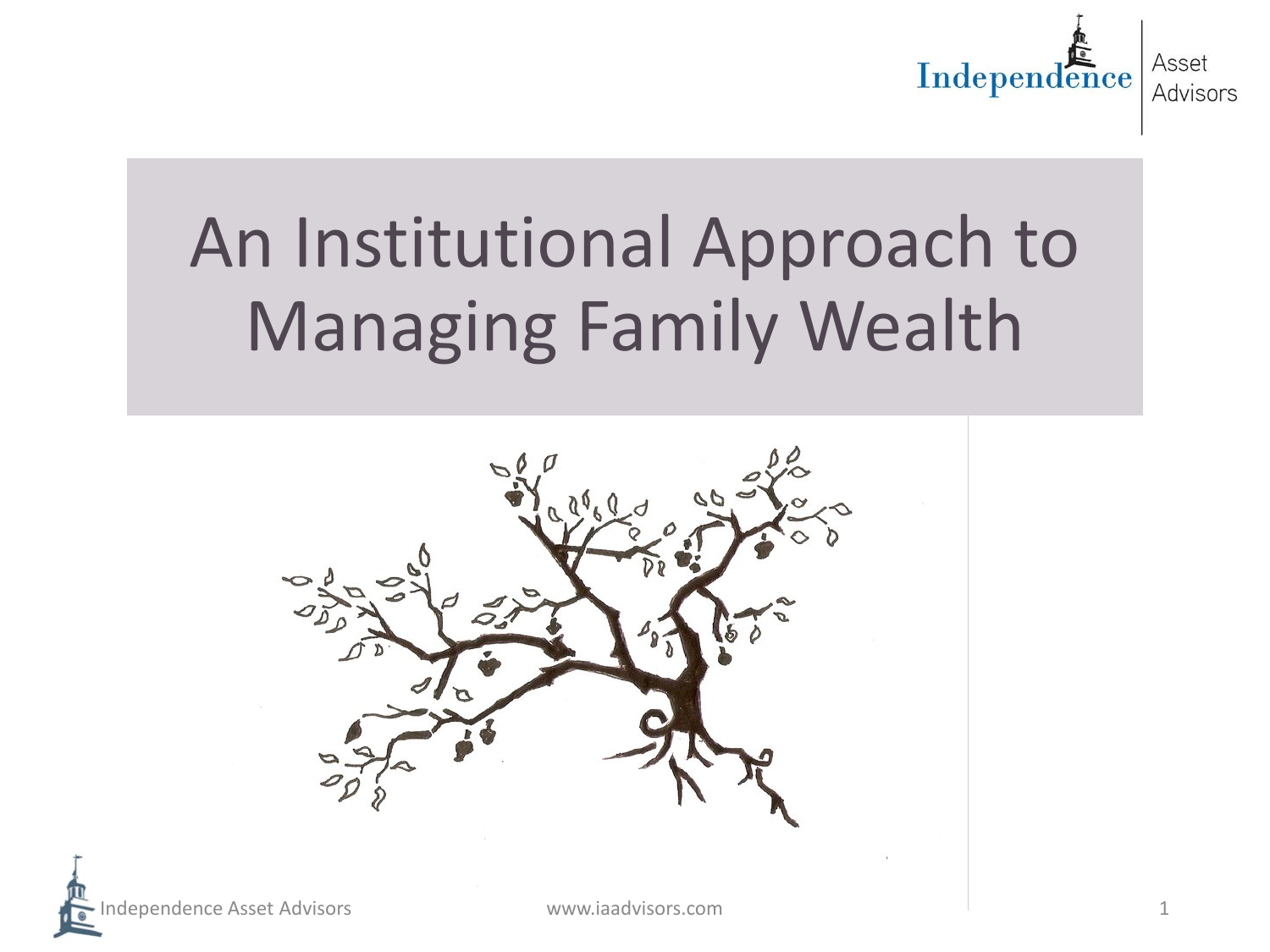

### Our Services are Designed for Family Offices and Institutional Investors

Family Offices ● Foundations ● Corporate Asset Portfolios ● Endowments ● Insurance Reserves ●

We provide outsourced Chief Investment Officer services at a highly competitive fee to mid-sized institutions and family offices. We believe in informed, intelligent investing that is precisely engineered for each of our clients, and we pride ourselves in offering our clients the individual attention they deserve. We construct individualized investment strategies based on careful research and comprehensive planning. We have extensive experience with a variety of traditional and alternative investment vehicles that we use to design highly tailored investment plans.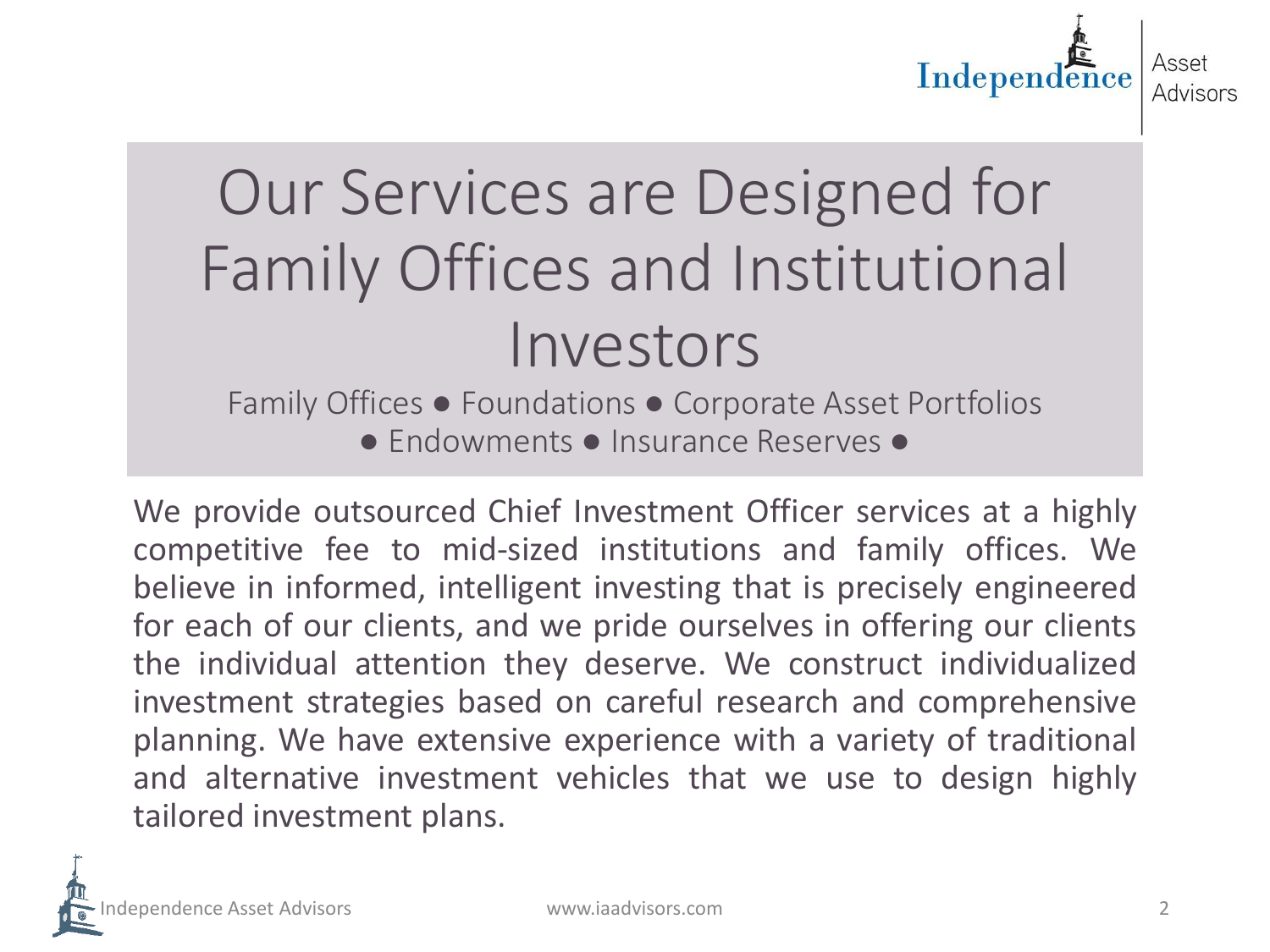A Principled Approach

As fiduciaries, our top priority is the advancement of each client's unique objectives through unbiased analysis and careful execution of deliberate investment strategies.

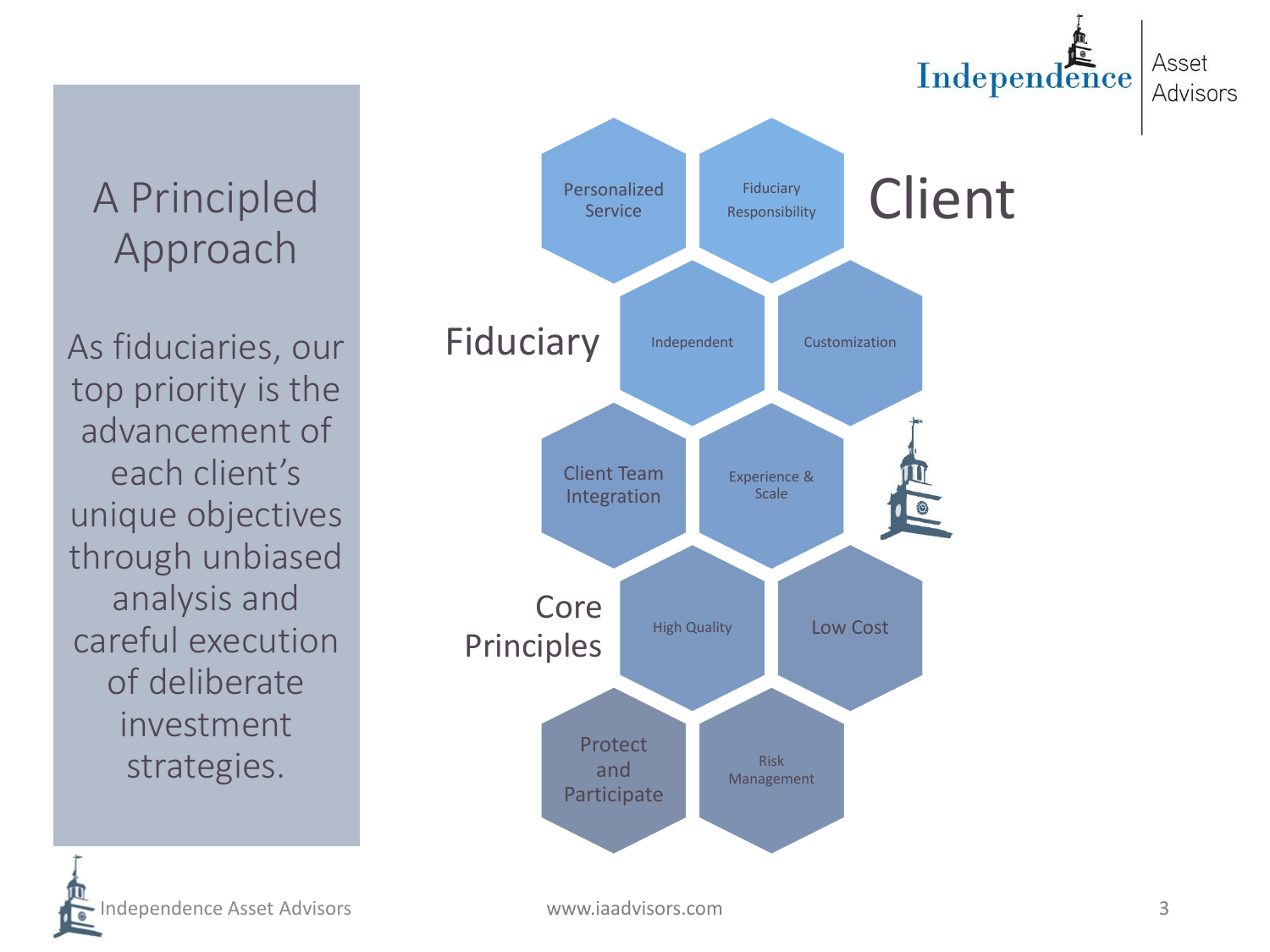

### Experience Counts

### **Scott Renninger** *President and Chief Investment Officer*

Scott founded Independence Asset Advisors in 2010 to provide investment advisory and outsourced CIO services to a select group of compatible clients. He oversees and directs all client investments. Prior to founding IAA, Scott served for 13 years as the Treasurer, Chief Financial Officer and Investment Manager for a financial services corporation that remains a client of IAA. He has spent 32 years in the industry and has over 22 years of investment experience.

#### **Katie Kearns** *Vice President and Managing Director*

Katie has been responsible for managing client service and reporting functions and directing firm operations since the firm's founding in 2010. Katie is IAA's client liaison and works with each client to understand their respective investment needs and execute tactical components of their individual investment strategies. She has 15 years of professional experience across industries and directs all aspects of client communication and investment strategy execution.

#### **Tom Grugan** *Director, Investment Management*

Tom manages research and analysis functions, including market research and commentary, quantitative investment analysis, efficiency assessments, and manager due diligence. He has 11 years of experience as an investment professional, having served as an investment and multi-generational wealth advisor to high net worth clients with total assets exceeding \$250 million.

### **Rebecca Saukaitis, CFP®** *Senior Associate, Client Service and Reporting*

Rebecca is a Series 65 licensed investment advisor representative and a Certified Financial Planner. She is responsible for the production of client reporting, account and performance reconciliation, and maintaining IAA's investment reporting platform. Rebecca also assists with investment account management and conducts firm administration.

#### **Kyle Bubeck** *Chief Compliance Officer*

As the owner of Beacon Compliance Consulting, Kyle serves as our Chief Compliance Officer. Kyle is involved in virtually all aspects of compliance for Independence Asset Advisors, including Best Execution and Trading, Advertising and Marketing Review, Code of Ethics Compliance, Compliance Policies and Procedures, and Advisor Disclosure.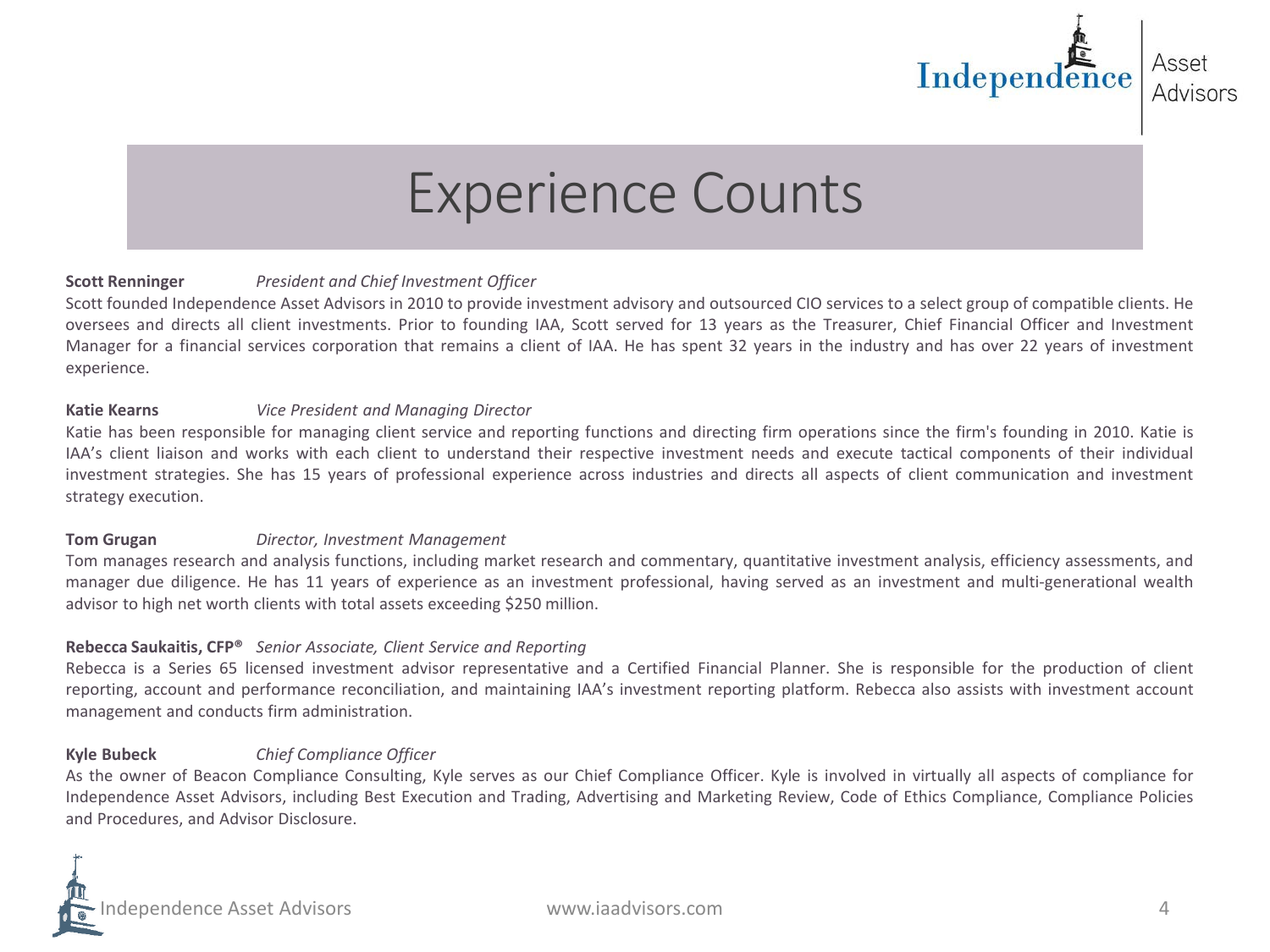

# Our Clients



- We provide services to a select group of compatible clients.
- We have assets under management exceeding \$1B as of 12/31/2019.
- We serve as outsourced Chief Investment Officer for Corporations, Multi-generational Family Offices, High Net Worth individuals, Foundations and Associations.
- There is no one-size-fits-all approach to investing. We advise clients based on their specific objectives and execute their investment decisions efficiently and transparently.

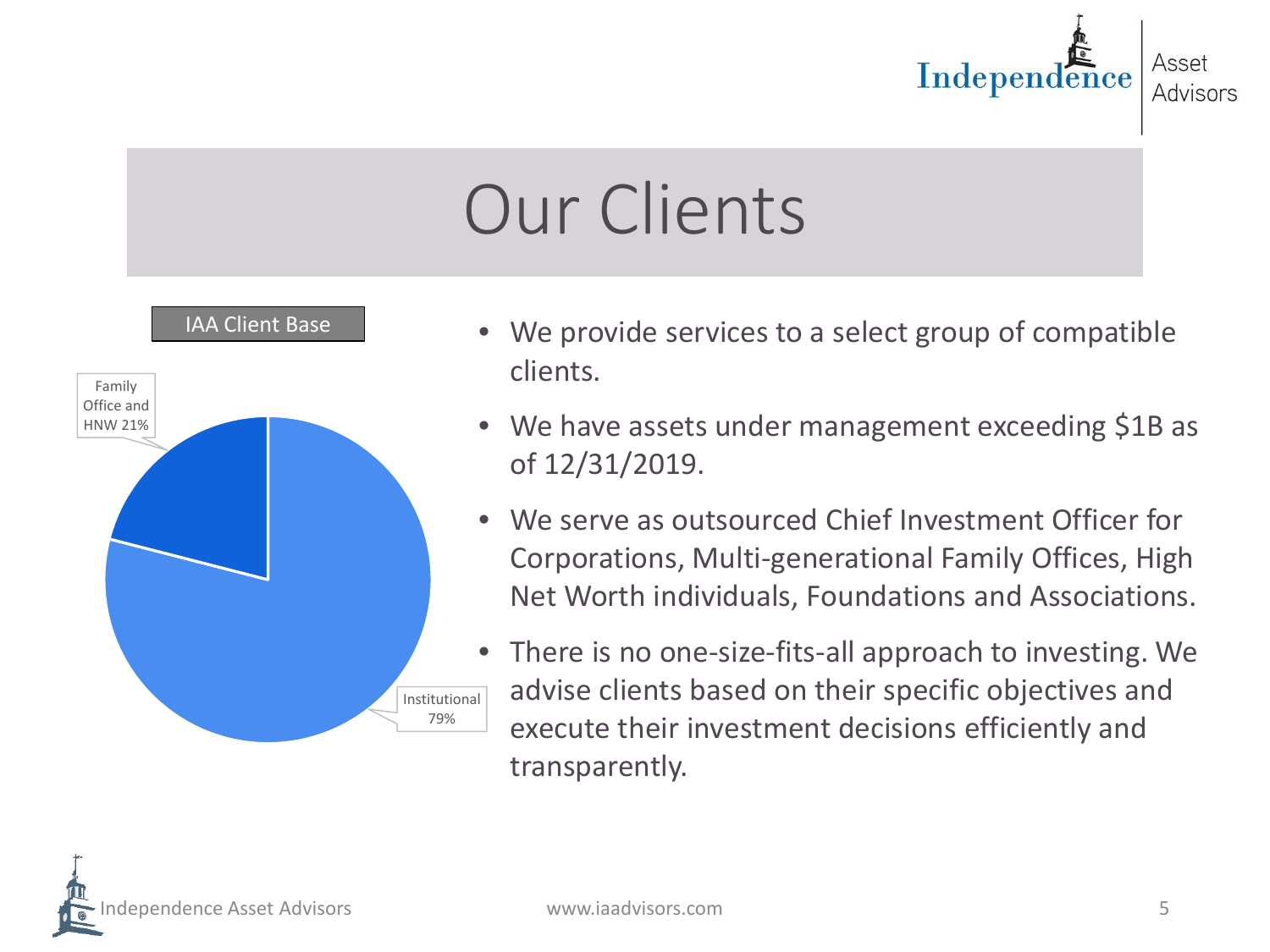

### Independence Asset Advisors

IAA covers all asset classes and categories,<br>seeking the optimal mix of exposures and managers unique to each client's needs. We work with investment portfolios ranging in size from \$2M to +\$600M.

We are experts at managing liquidity, income, taxes and realized gains. We offer<br>individualized solutions for meeting financial needs, maintaining value and growing assets over an extended time horizon.

IAA is more than an investment advisory firm. We function as the outsourced Chief Investment Office of our clients. After investments have been researched and recommended, our job is only beginning. We design customized investment programs to meet our clients' needs and provide comprehensive support.

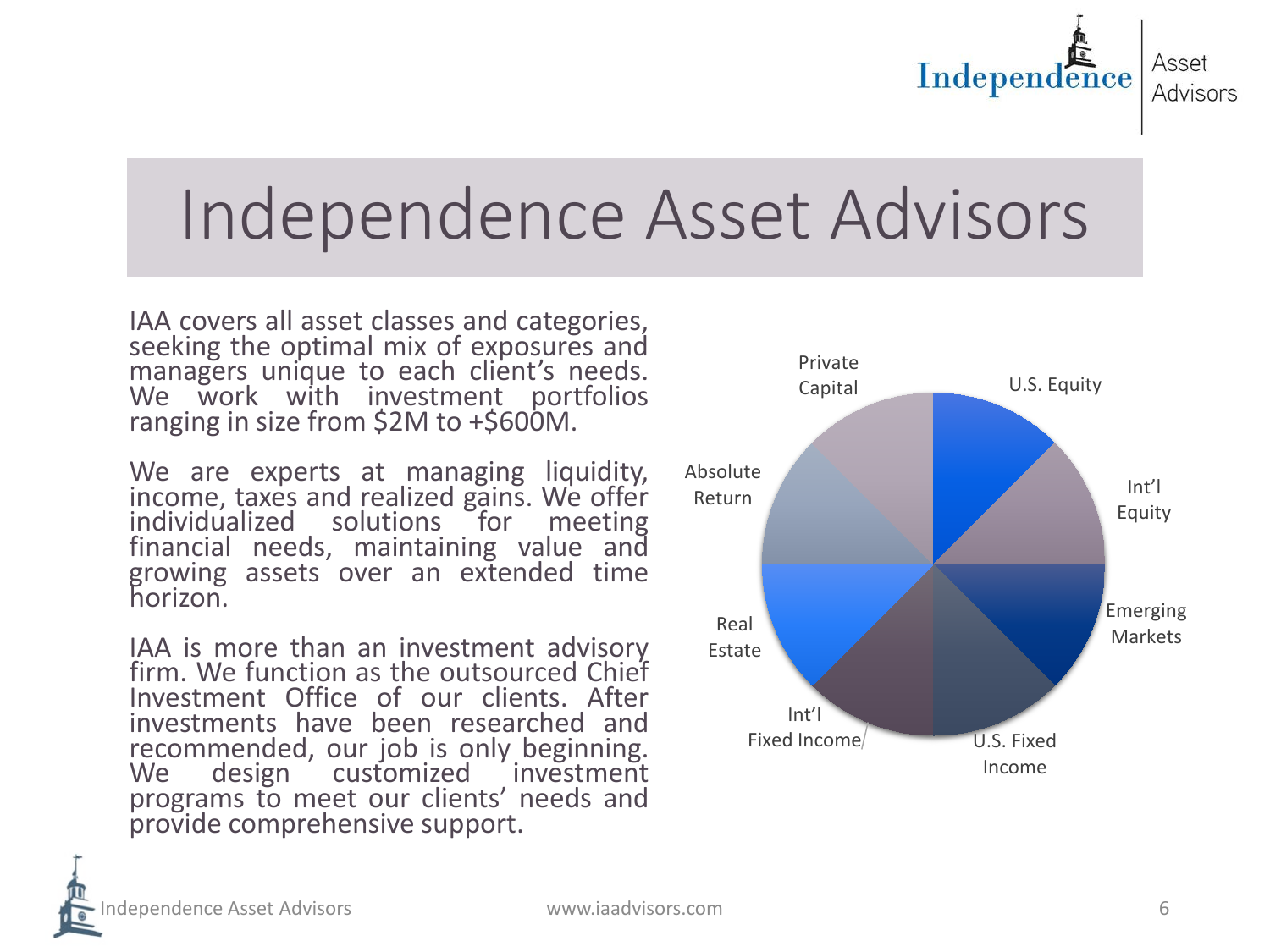

## Independence Asset Advisors



### **Asset Allocation**

The most important investment decision for any portfolio is its asset allocation. Every portfolio that IAA manages is a customized blend of investments specifically suited to a client's unique needs. Time horizon and liquidity needs are key determinants of portfolio construction.



### **Investment Research & Manager Selection**

We never invest in a strategy that we do not thoroughly understand. We adhere to analytical processes to avoid instinctive mistakes. Research-based, intellectually honest approaches to asset classes, manager research and due diligence are paramount to good investment decision making.



### **Institutional Style**

We leverage our relationships to bring our clients opportunities and access to the best investments at the lowest cost. We educate and consult with our clients to make smart investment decisions that align with their long-term strategies and family objectives.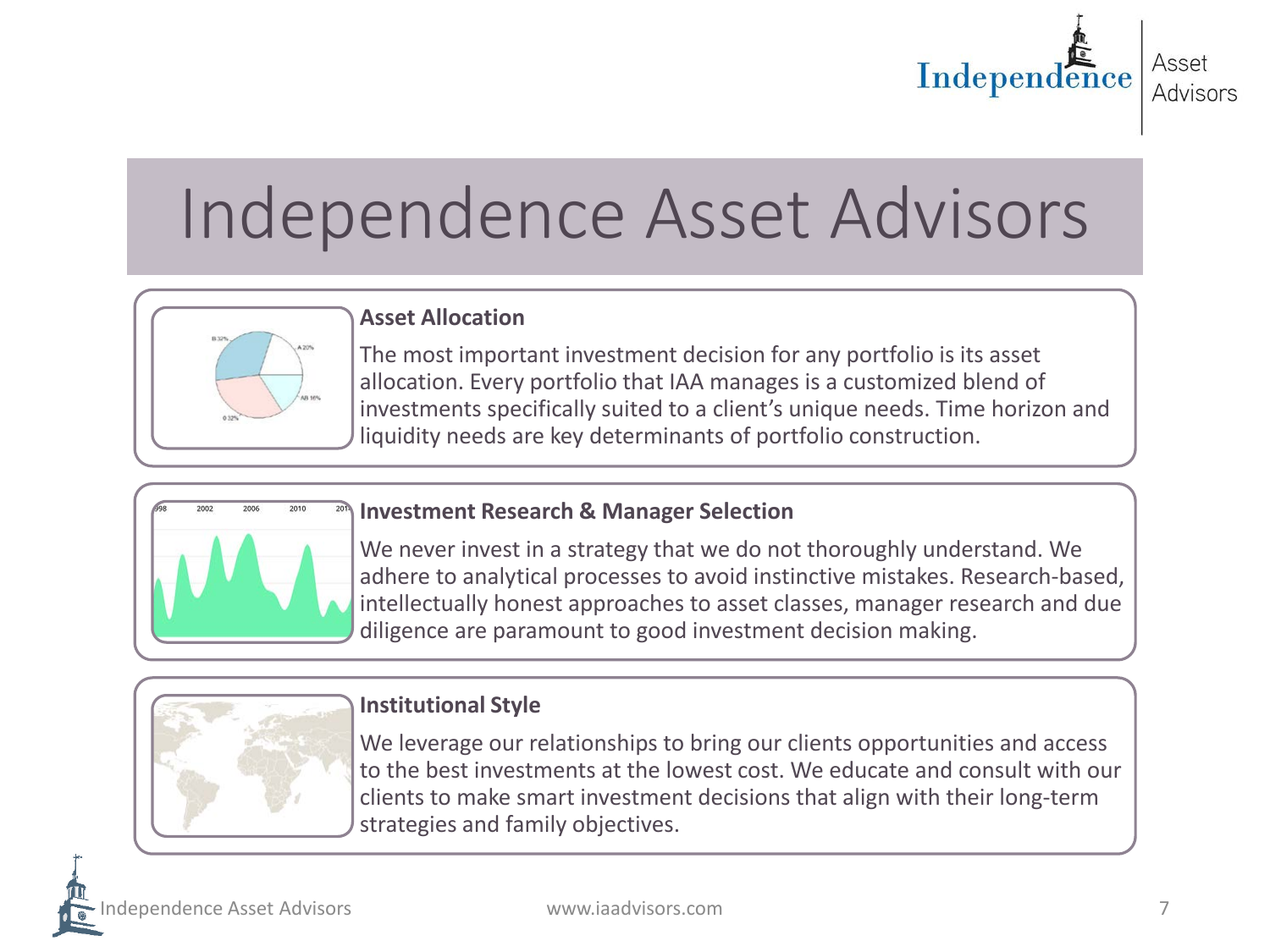

## The Outsourced CIO Model



Our team integrates with other specialists to optimize your financial pathway. We work directly with investment and noninvestment professionals on the client's behalf. This prioritizes the client while enhancing both efficiency and transparency.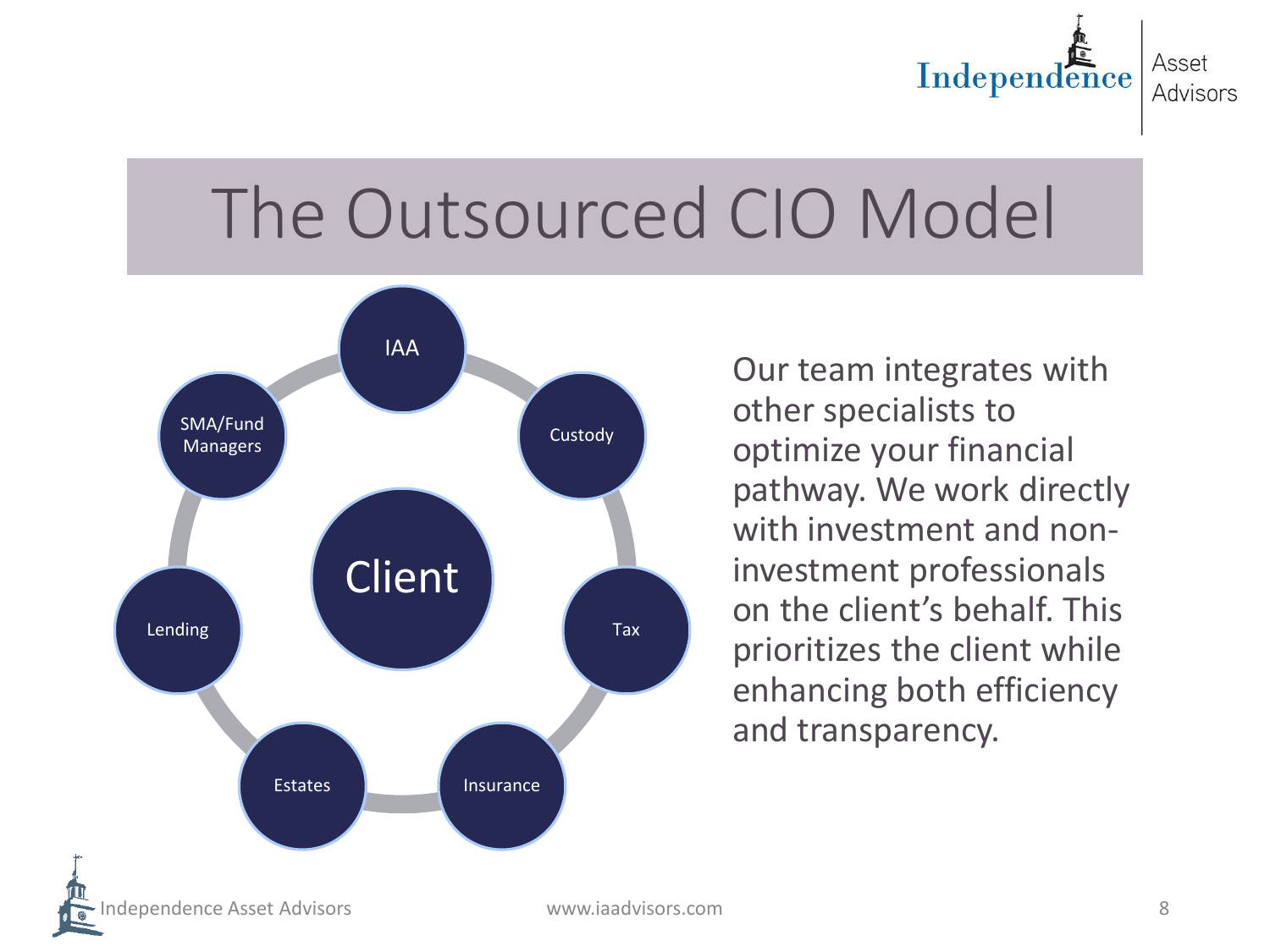

# Family Office Services

- Develop investment strategy.
- Perform asset allocation analyses.
- Implement investment strategy and build out asset allocation.
- Perform Fund and Advisor due diligence and selection.
- Negotiate fee arrangements with Custodians, Advisors and Fund managers.
- Continuous evaluation and oversight of Funds and Investment Managers, including periodic meetings.
- Create investment policy and manager guidelines.
- Periodic portfolio rebalancing and tactical allocation of funds to areas of opportunity.
- Manage and report on lines of credit and collateral.
- Trustee services and gifting facilitation.
- Monthly performance reporting and client letters, market reviews, topic-based communications.
- Stress tests and Monte Carlo simulations.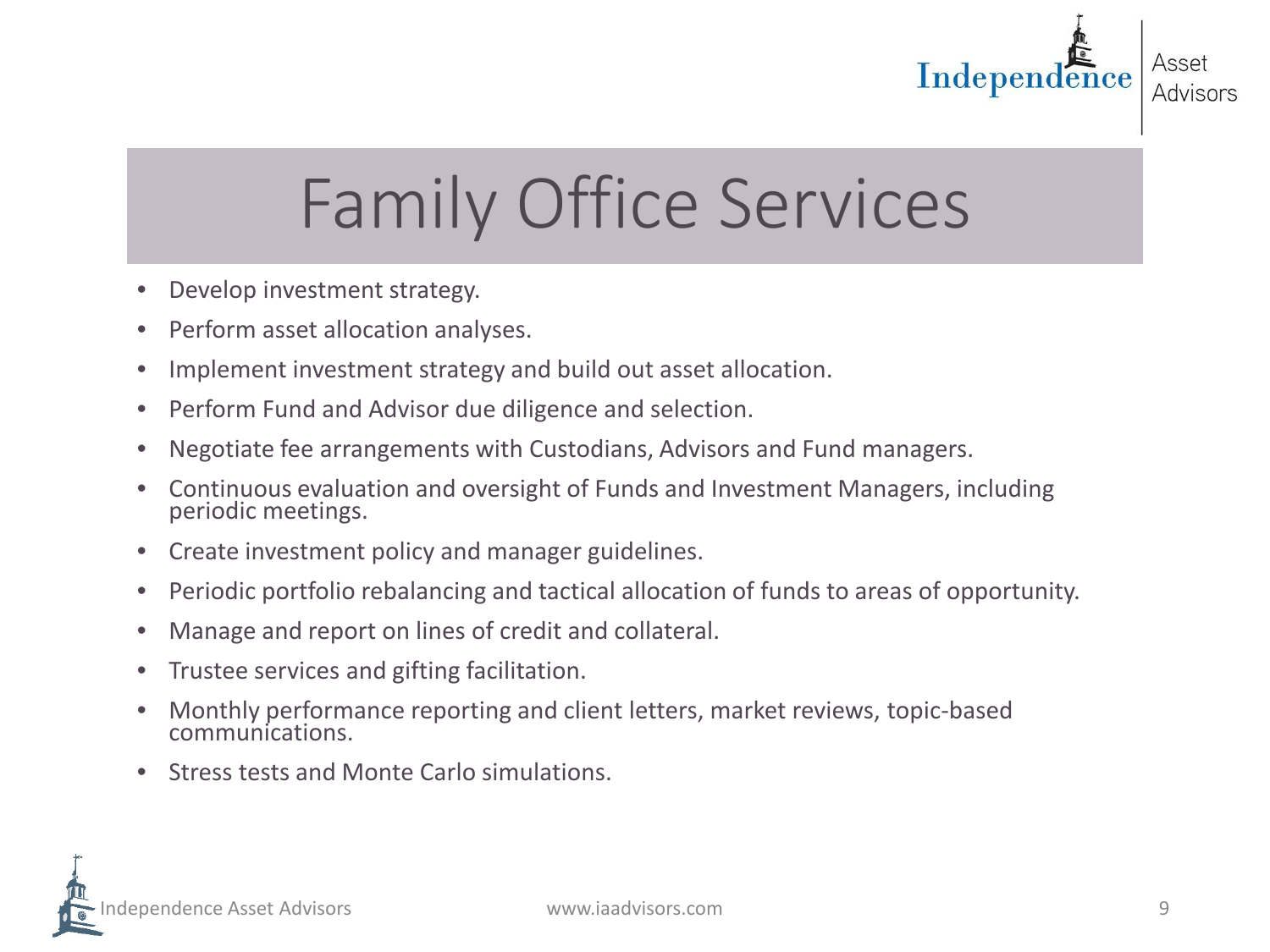

## Leveraging Combined Scale…



Many managers require minimum investments between \$1 and \$5 million (or more). We work with these managers to use the investable funds from different family members and entities to reach the scale required. This allows for combined scale, but not pooled ownership. Each individual or entity has a separate ownership interest and receives individual reporting.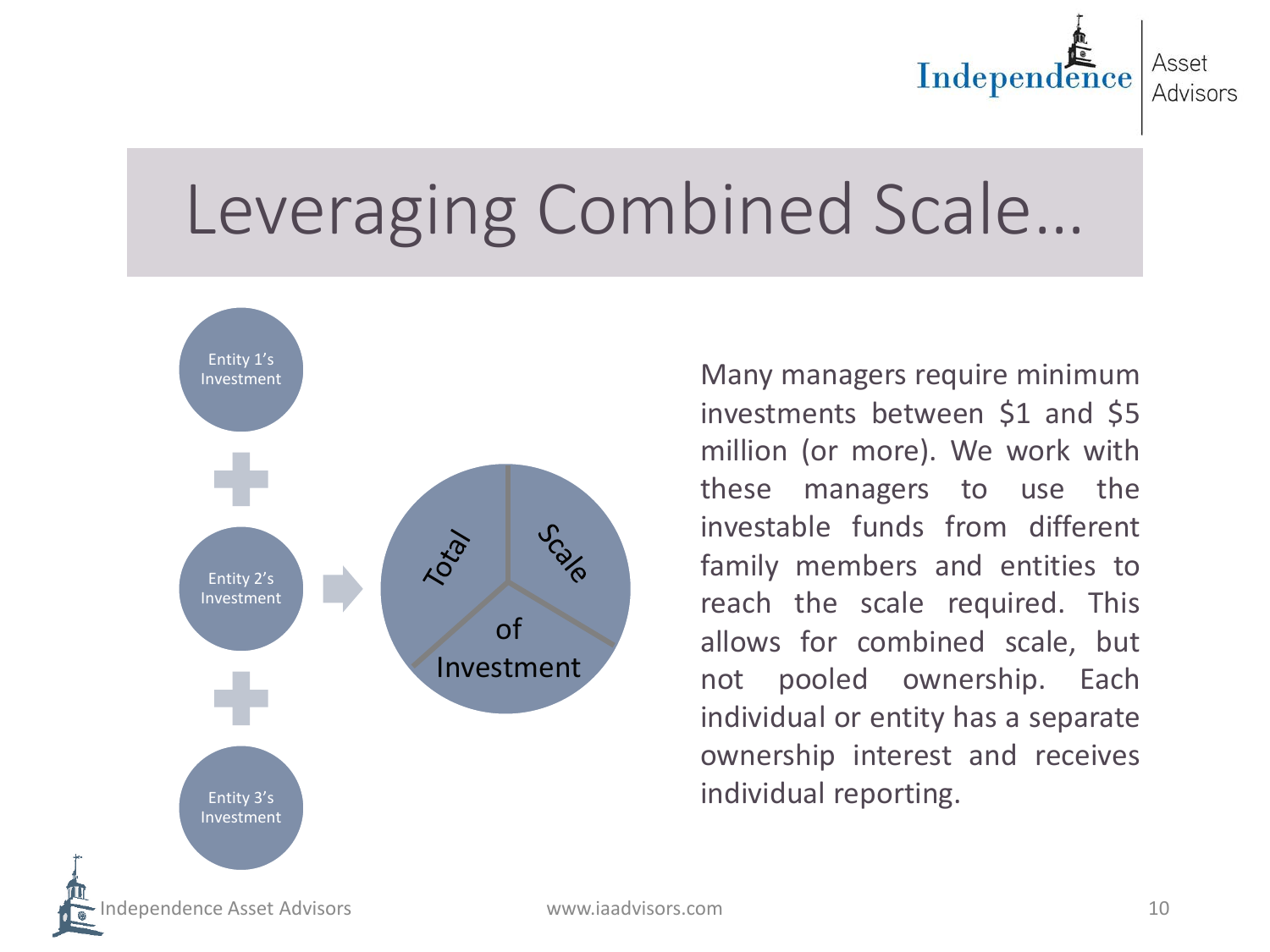

### While Meeting Individual Needs…

It may be in the interest of different individuals or entities to hold proportionally different interests in a scaled investment based on portfolio size and individual needs. Investments of different sizes from different types of investor can still be combined to gain access and reduce costs.



Independence Asset Advisors www.iaadvisors.com 11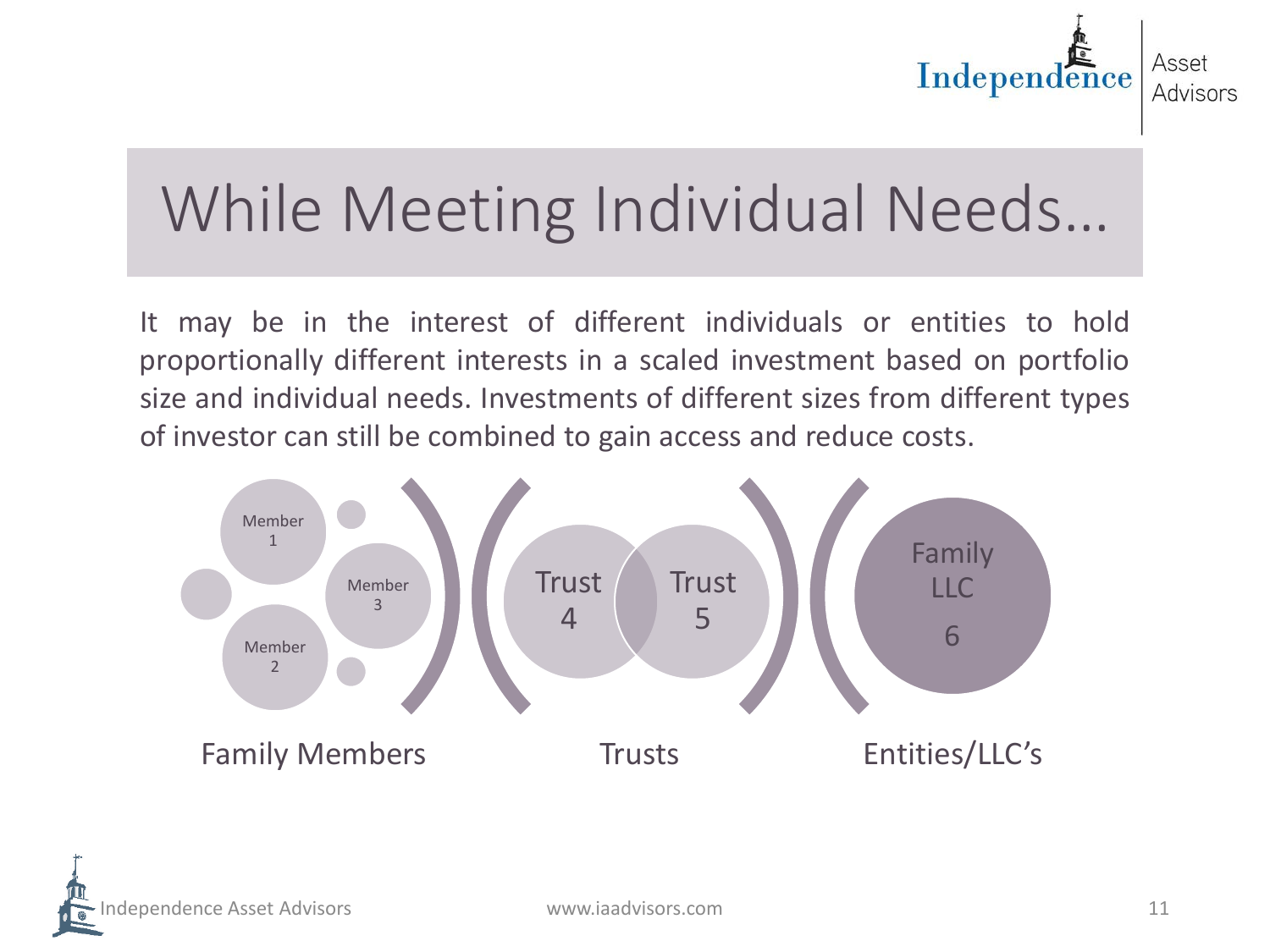

## With Personalized Attention.

## IAA maintains a personalized investment strategy for each individual client. Individual Combined **Scale**

Considerations:

Liquidity, taxes, estate planning, borrowing

Combined Scale allows each member access to top managers/funds and cost reductions.

Independence Asset Advisors www.iaadvisors.com 12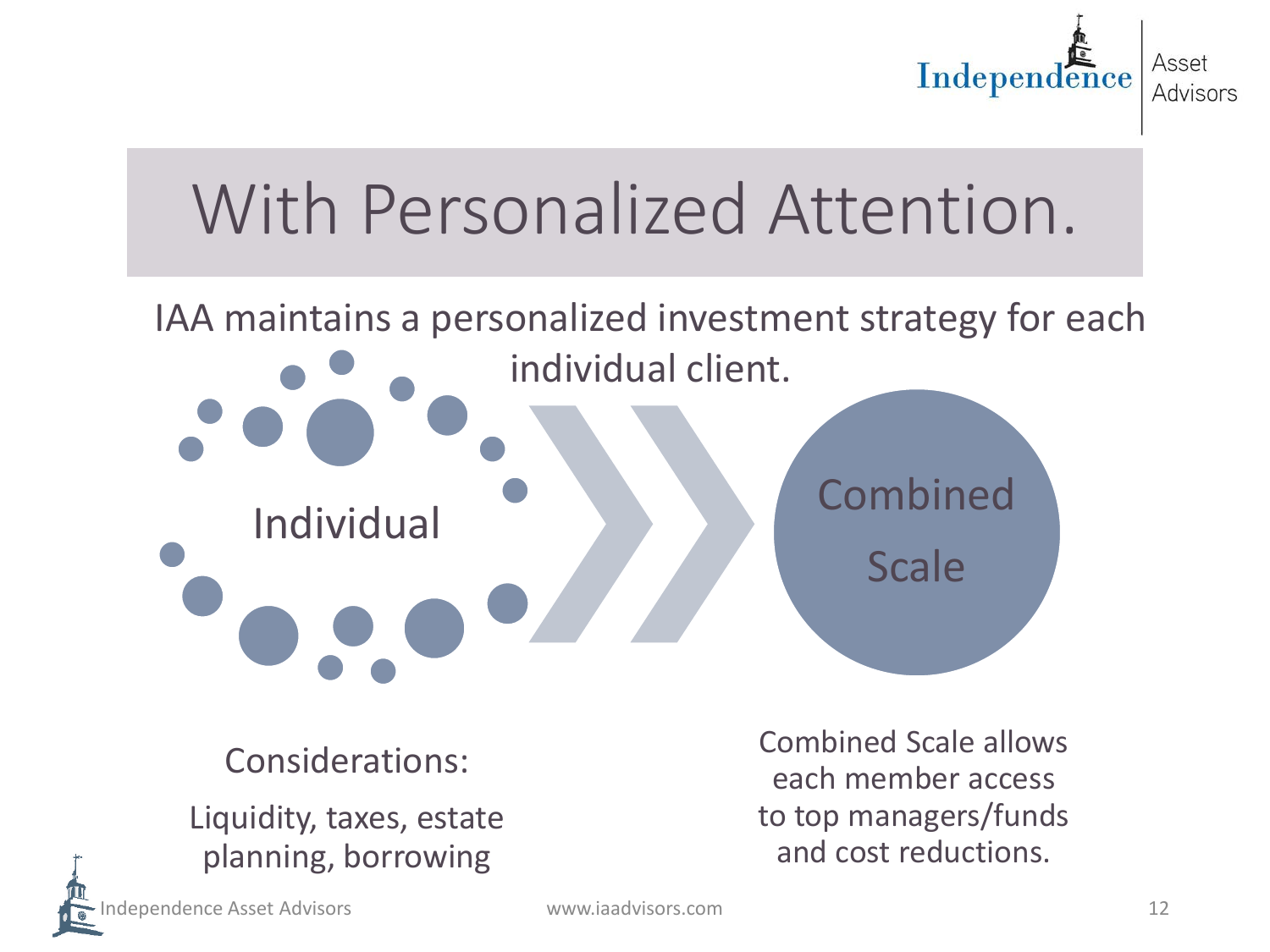

### Investment Objectives

- Limiting risk exposure through prudent diversification.

- Avoiding the permanent loss of capital through high quality investments.

- Managing liquidity and income to meet client needs.

- Controlling costs of managing and administering the Portfolio.

- Obtaining a reasonable level of return with a low risk of capital loss.

- Tailoring each investment to individual or generational beneficiary.

- Managing investment portfolios in strict compliance with the client's strategy.

Independence Asset Advisors www.iaadvisors.com 13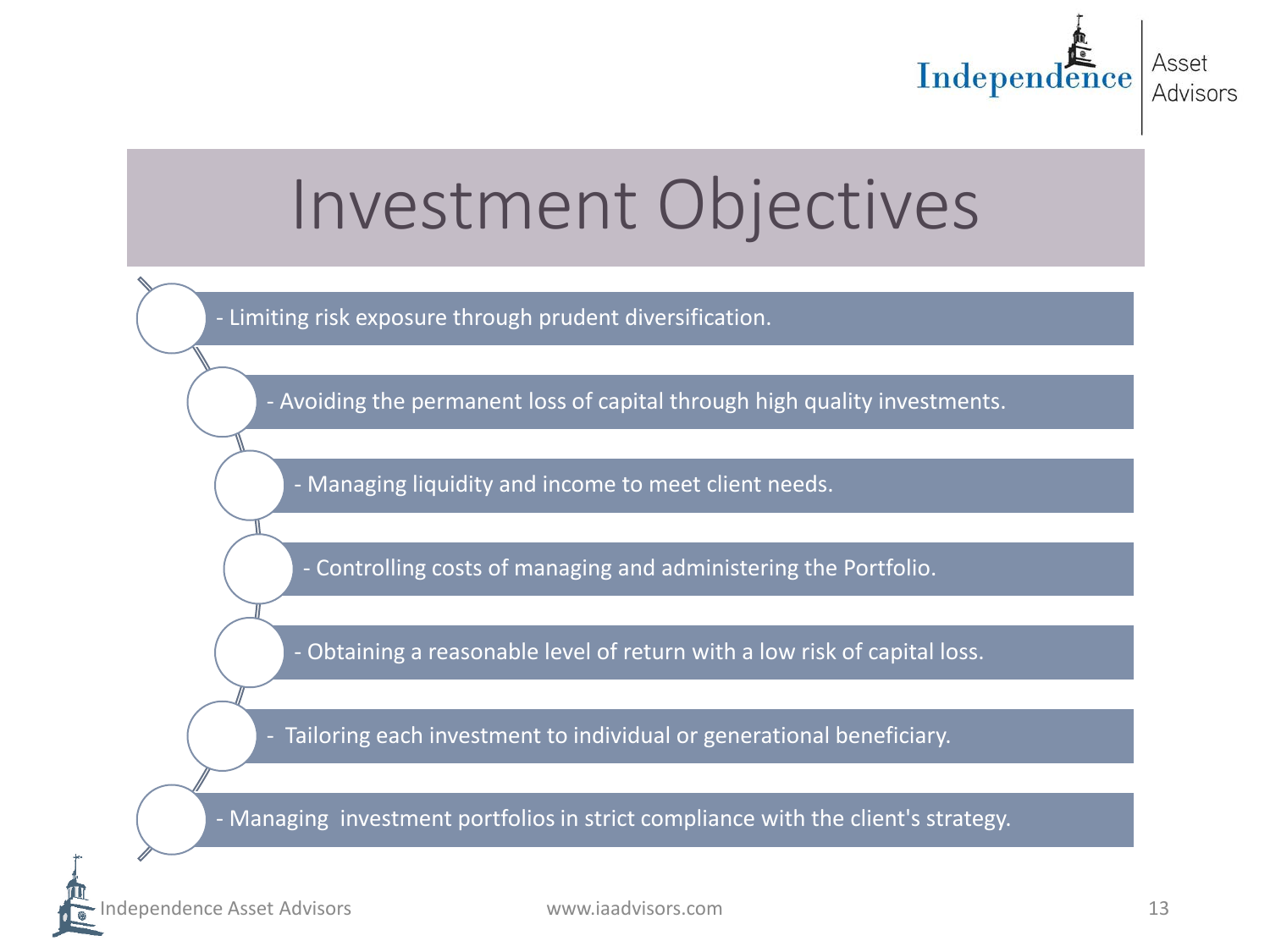

### Strategy and Manager Diversification

U.S. Equity Coho Partners • Martingale Global Equity •Aristotle • Vontobel •Neuberger Berman Public/Private Real Assets •Neuberger Berman • Security Capital •Argosy • Keystone Private Equity Alternatives • Morgan Stanley •Argosy Cash Management & Bonds • BlackRock •Hartford/Schroders •HSBC U.S. Fixed Income • Macquarie Investments • Schroders • BlackRock Global Fixed Income • Colchester •Wells Fargo • Fiera Capital B-BB High Yield/ Bank Loans • JP Morgan •Aristotle • BlackRock Credit LP •Angelo Gordon •Audax  $\bullet$  LBC. • Schroders

dependence Asset Advisors and the communications www.iaadvisors.com and the communications of the communications of  $14$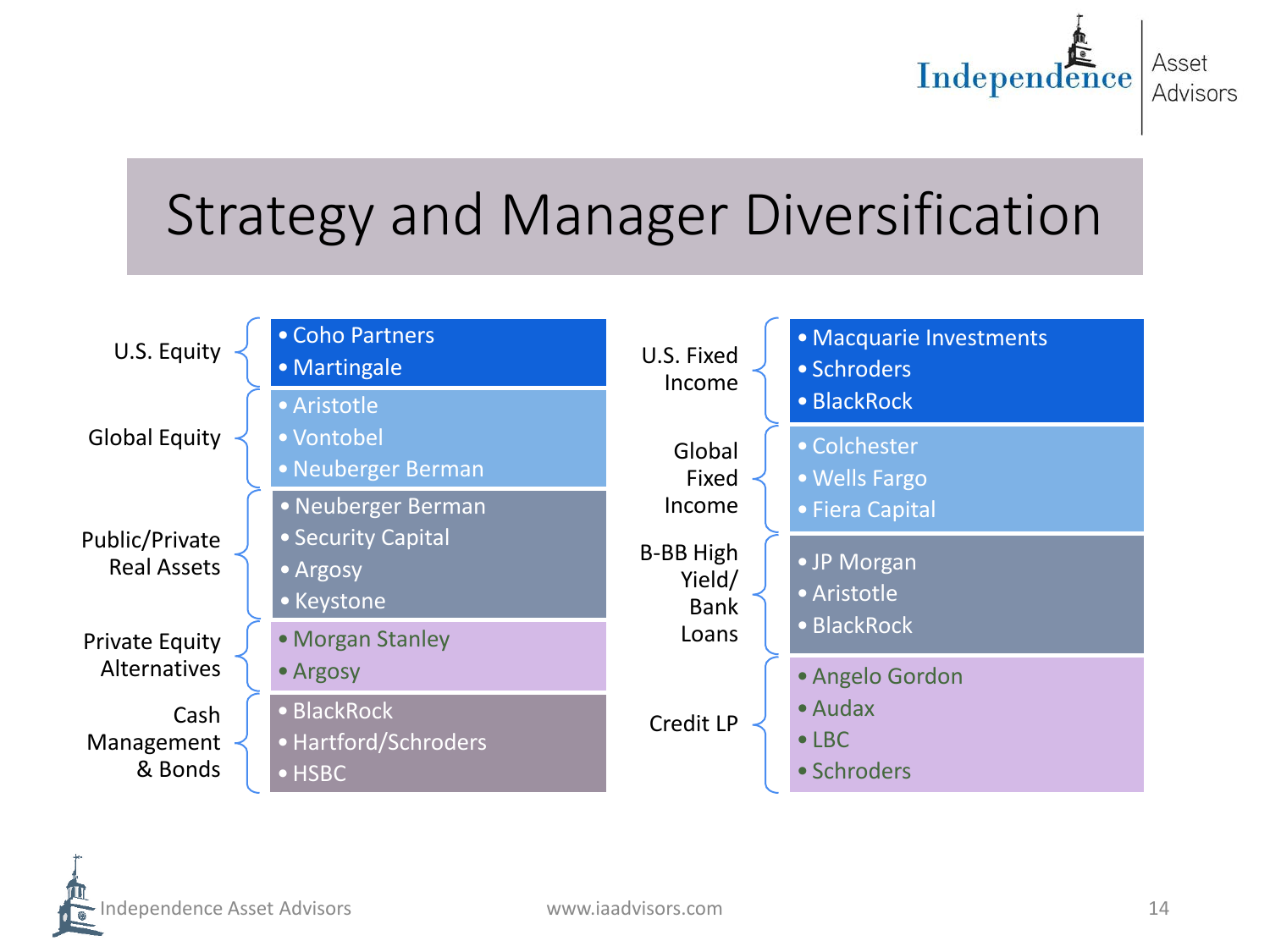

### The Value of a Low-Cost Strategy

Costs can significantly degrade returns. Fees paid should be commensurate with the value of the service provided. We leverage significant combined<br>scale to reduce or eliminate costs.

| Common<br>Costs | <b>Investment Management</b> | IAA<br>Low<br>Cost<br>Model | Scale Provides access to world<br>class institutional managers |
|-----------------|------------------------------|-----------------------------|----------------------------------------------------------------|
|                 | <b>Trading Costs</b>         |                             | Understanding of services and<br>value provided                |
|                 | <b>Custodian Services</b>    |                             |                                                                |
|                 | <b>Lending Costs</b>         |                             | Knowledge of market rates                                      |
|                 | <b>Tax Preparation</b>       |                             | Use of scale to gain efficiencies                              |
|                 |                              |                             | Proficiency with fee negotiation                               |

Bundling of services